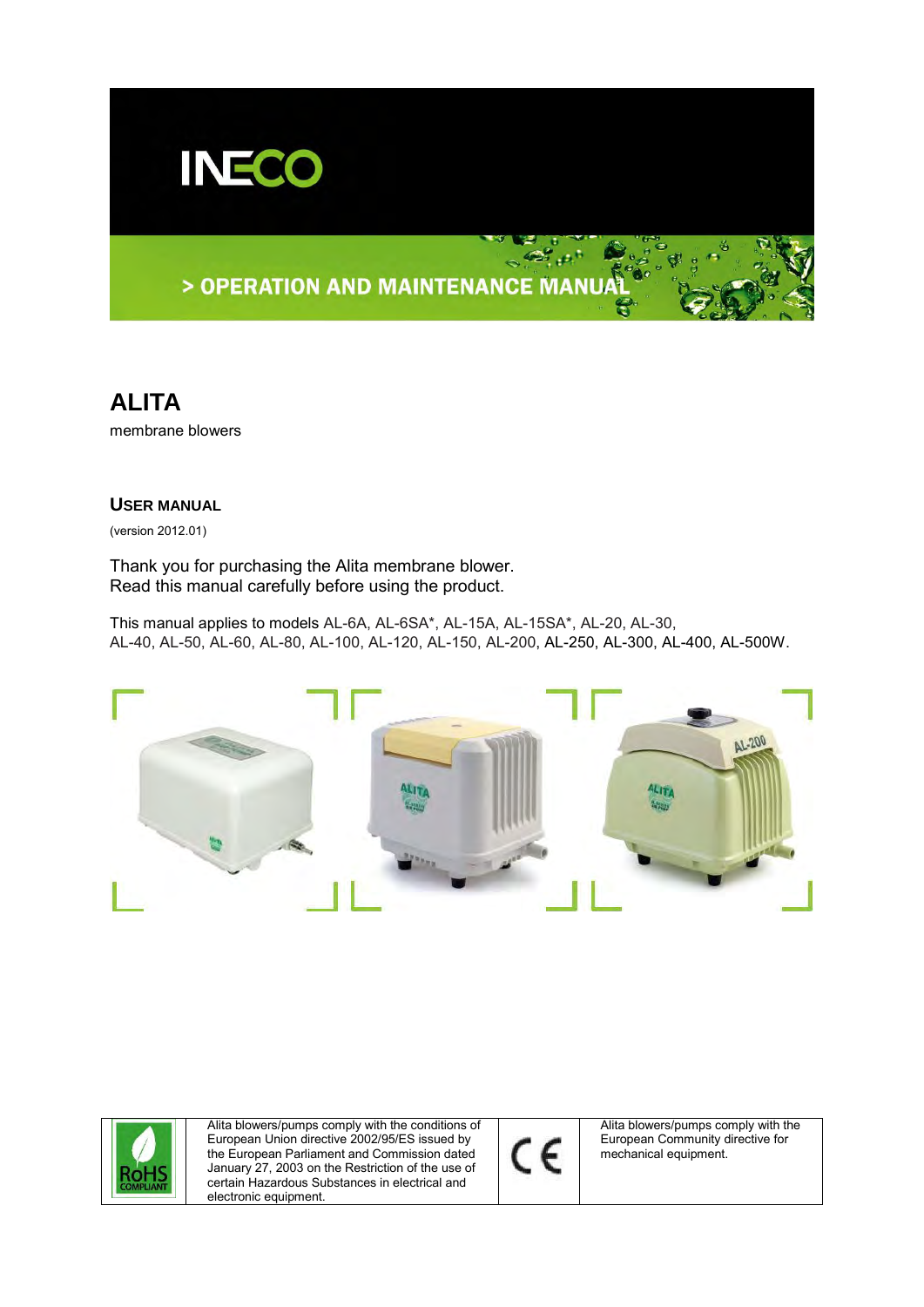## **CONTENTS**

| <b>ALITA</b>   |     |         |    |  |  |
|----------------|-----|---------|----|--|--|
|                |     |         |    |  |  |
|                |     |         |    |  |  |
| 1              |     |         |    |  |  |
|                | 11  |         |    |  |  |
| $\overline{2}$ |     |         |    |  |  |
| 3              |     |         |    |  |  |
|                | 3.1 |         |    |  |  |
|                | 3.2 |         |    |  |  |
| 4              |     |         |    |  |  |
|                | 4.1 |         |    |  |  |
| 5              |     |         |    |  |  |
|                | 5.1 |         |    |  |  |
|                | 5.2 |         |    |  |  |
| 6              |     |         |    |  |  |
|                | 6.1 |         |    |  |  |
|                | 6.2 |         |    |  |  |
|                | 6.3 |         |    |  |  |
| 7              |     | Service |    |  |  |
|                | 7.1 |         |    |  |  |
| 8              |     |         | 10 |  |  |
|                | 8.1 |         | 10 |  |  |
|                | 8.2 |         | 10 |  |  |
| 9              |     |         | 10 |  |  |
| 10             |     |         | 11 |  |  |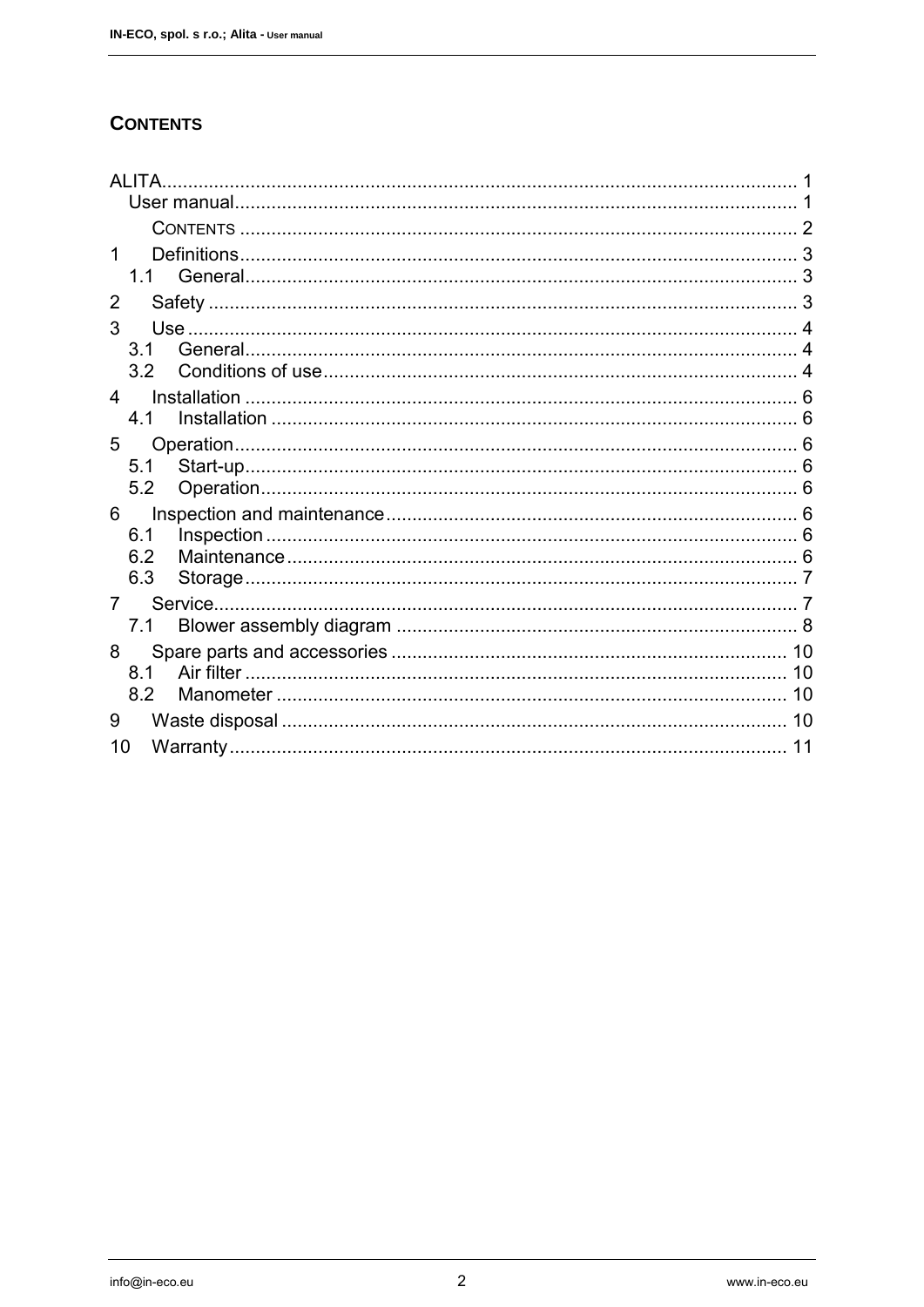# **1 DEFINITIONS**

### **1.1 GENERAL**

### **Manual**

This user manual is the intellectual property of IN-ECO, spol. s.r.o. For more information about the company and its products, visit www.in-eco.eu.

### **Blower**

Within the scope of this manual, the blower is considered the Alita membrane blower, also referred to as a linear air pump. Some models can be used as a blower and as a vacuum pump.

### **Gas (air)**

Within the scope of this manual, gas is considered as air, pure gas, a mixture of air and gas or a mixture of gases. The same applies to the term air.

### **Authorized IN-ECO service**

Within the scope of this manual, authorized IN-ECO service is considered the service center of IN-ECO, spol. s.r.o. For more details (contact information), visit www.in-eco.eu.

# **2 SAFETY**

The blower shall only be operated by persons trained according to this manual and relevant safety regulations.

#### $\sqrt{1}$ **Handling the blower as electrical equipment in an unprofessional manner may lead to severe or even fatal injuries!**

Read this manual carefully before performing any operations with the blower. The manual must be absolutely clear. Follow all instructions in this manual and keep it in a visible place near the used blower. Respect the safety regulations during installation and operation.

Connect the blower to a 220 – 240 V / 50 Hz (60 Hz) power supply.



## **Risk of electric shock!**

Disconnect the blower from the power supply before performing maintenance or repair work to avoid electric shock!

### **Power cord**

The power cord must not come into contact with the warm parts of the device or with other heat sources. Do not leave the power cord lying on sharp edges or corners. Do not twist or bend the power cord.

### **Extension cords**

Only use three-wire extension cords, which have a three peg plug with a grounding peg and three hole socket, which enables the insertion of the blower plug. Make sure the extension cord is not damaged. If you use an extension cord, use a cord that adequately compliments the electric current, which the blower requires. Choosing the wrong cord can result in a voltage drop, loss of power and dangerous overheating.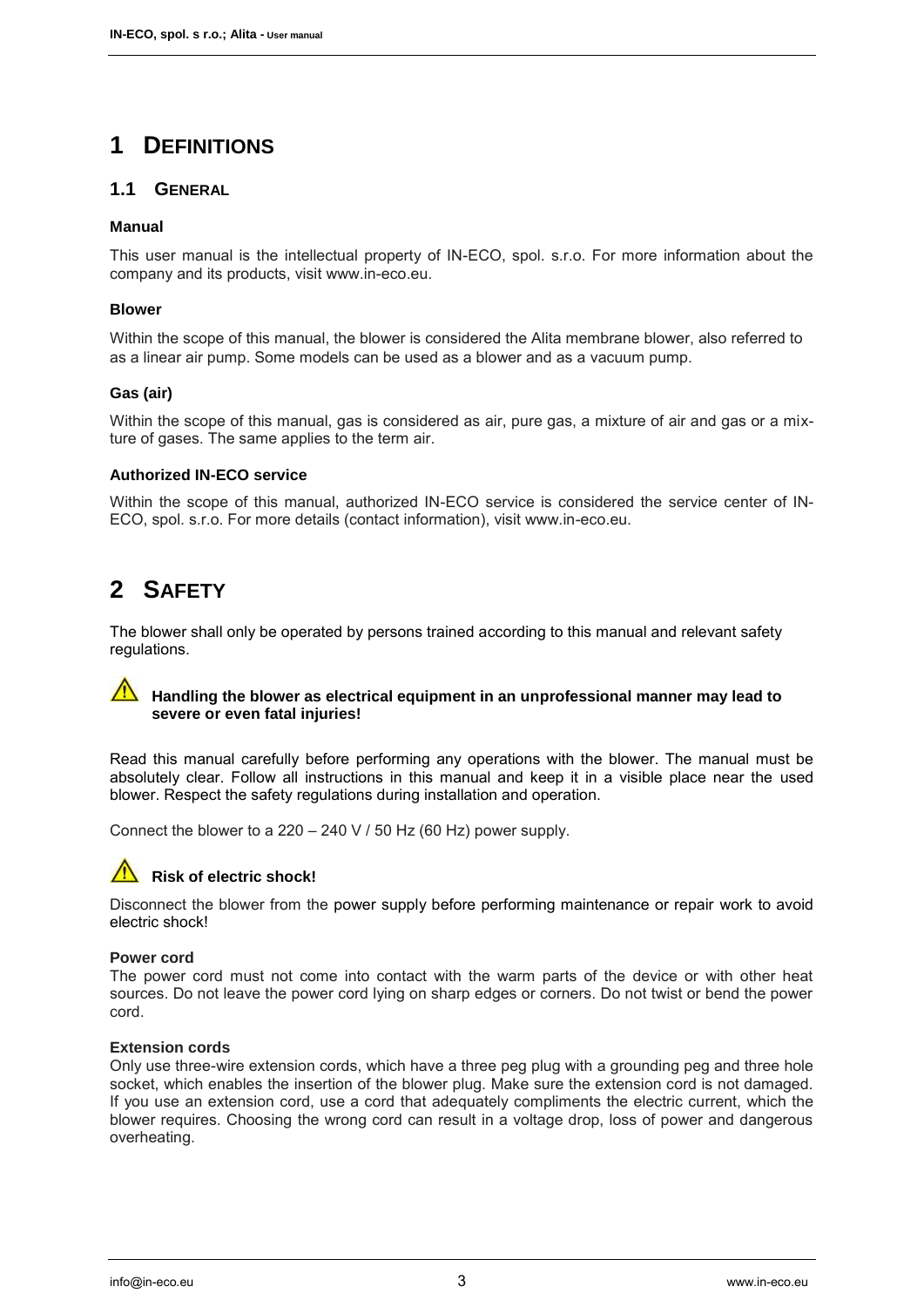## **Risk of injury caused by a hot surface and hot medium!**

The blower can become very hot during operation. To prevent burns, do not touch the surface of the equipment during operation. The surface temperature of a blower can reach 70°C (bottom of the blower with damper, for an ambient temperature of 25°C). Allow the equipment to cool down after stopping. If necessary, use suitable protection preventing random contact with the hot equipment. The compressed medium can be very hot.

Protect yourself against:

 $>$  direct contact with the hot equipment or pipe



### **Noisy or rough blower operation!**

If encounter any unwanted, unusual noise or rough blower operation, disconnect the blower from the power supply and check its state (membrane), and if necessary, contact an authorized IN-ECO service center.

### **Noise emission**

The maximum levels of acoustical noise or the sound power level respectively, measured according to the conditions of the relevant standard, are stated for each model at www.in-eco.eu.

## **3 USE**

### **3.1 GENERAL**

This manual applies to Alita membrane blowers. It is common for models AL-6A, AL-6SA\*, AL-15A, AL-15SA\*, AL-20, AL-30, AL-40, AL-50, AL-60, AL-80, AL-100, AL-120, AL-150, AL-200, AL-250, AL-300, AL-400, AL-500W. Differences in design or instructions are identified. \*) Model AL-6SA and AL-15SA can be used as both a blower and vacuum pump. The manual must be available at the location in which the equipment is used.

### **3.2 CONDITIONS OF USE**

#### **Purpose**

Alita blowers are used for producing overpressure and are a source of compressed gas (air). They are used for compressing or sucking gases, which are not explosive, flammable, aggressive or poisonous. Technical parameters are provided on the product label and also at www.in-eco.eu. Blowers meet the demands of continuous operation. For interrupted operation, the maximum number of starts per hour is: 10.

Maximum working pressures of blowers:

| AL-100, AL-120, AL-150, AL-200, AL-250, AL-300, AL-400, AL-500W 260 mbar |  |
|--------------------------------------------------------------------------|--|

The blower shall only be used up to the maximum working pressure. Exceeding this value can damage or destroy the blower. This type of damage cannot be the subject of returning the blower and warranty service. Follow the relevant working (performance) curves shown in the catalog sheets and on the www.in-eco.eu website.

Install a safety valve to protect the blower against overloading where it is possible that the maximum working pressure value can be exceeded. We recommend using a manometer for checking the operating pressure.

#### **Placement**

The blower is intended for indoor use. Place the blower horizontally in a well-ventilated area, without vibrations. If necessary, install anti-vibration equipment. Protect the blower against unfavorable weather conditions (rain, snow, direct sunlight, etc.).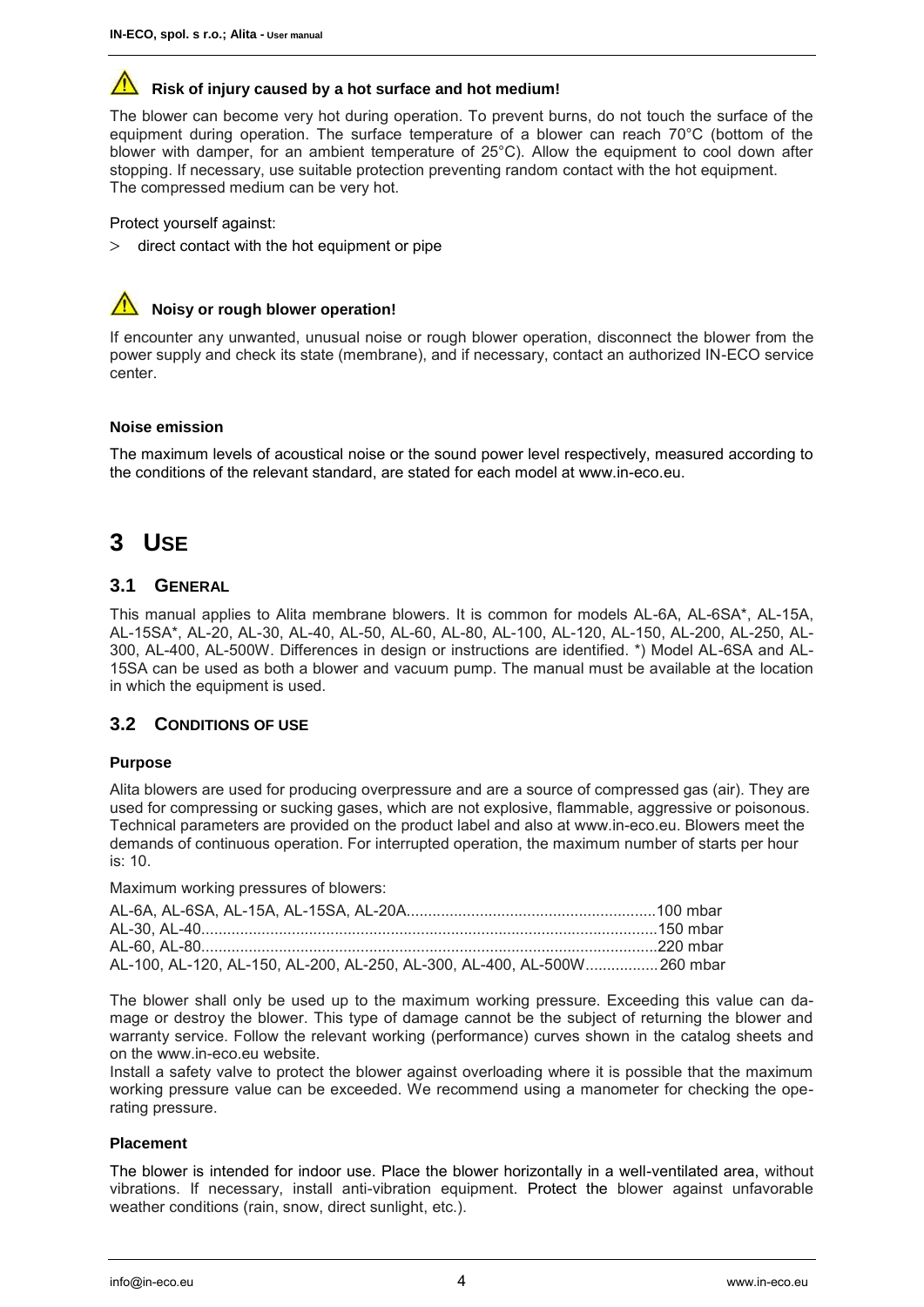Prevent any liquids from entering the blower. If the pipe to which the equipment is connected discharges into liquid, place the blower above the level of this liquid. If the blower must be placed below this level, prevent the reverse suction of liquid (for example, install a siphon on the pipe, install a backflow valve, etc.).

If the blower is used in water treatment plant, place it accordingly to prevent it from drawing in vapors from the water treatment plant, or from sucking in sludge or sludge foam.

Install the blower in areas with sufficient space to enable its regular maintenance.

The improper placement or installation can have a negative effect on the service life of the blower.

WARNING: All warranty rights are forfeited if the blower is used contrary to the stated conditions.

#### **Ventilation, cooling**

Ventilation and cooling is essential for the proper operation of blowers. Place the blower in a wellventilated area, with sufficient air circulation. Good ventilation guarantees a lower working temperature, prevents overheating and damage caused to the blower. If the blower is used in an enclosed area, provide at least two air vents, each at least 1 dm<sup>2</sup> wide. Two vents are necessary for reliable air circulation and cooling. If you use the blower in a confined area, ensure the necessary air circulation (e.g. using a ventilator), to prevent the blower from overheating and shortening its service life.

#### **Restrictions**

Do not use the blower if the air contains steam (humidity greater than 80%), a large content of dust, charged particles, cellulose, if it contains acids, alkaline corrosive substances or aggressive substances. Do not use blowers in areas where explosive gases may emerge.

Do not use the blower (pump) for compressing or pumping gases which are explosive, flammable, aggressive or poisonous.

Do not use blowers for taking in water or other liquids. Prevent any liquids from entering the blower.

#### **Air (gas) temperature and humidity**

The blower is specified to be used within an ambient temperature range *(maximum)* 5°C to 40°C. The optimal working ambient temperature is 10°C to 25°C. Using the blower out of this range can lead to a failure and significantly shorten service life.

The maximum temperature of gas drawn in must not exceed 40°C. The maximum humidity of gas drawn in must not exceed 80%.

#### **Altitude**

According to the laws of physics, tf the equipment is used at an altitude exceeding 1,000 meters above sea level, the blower/pump performance will be lower. In this case, consult an authorized IN-ECO service center.

### **CAUTION**

Use Alita blowers only under the conditions limited by its parameters stated within this manual and on the www.in-eco.eu website. This particularly concerns the ambient temperature and the sucked gas, maximum pressure difference and level of electrical coverage.

Protect the original product label of the equipment. All warranty rights are voided by damaging or removing this label.

Damages caused by failure to respect these conditions cannot be the subject of returning the blower and warranty service.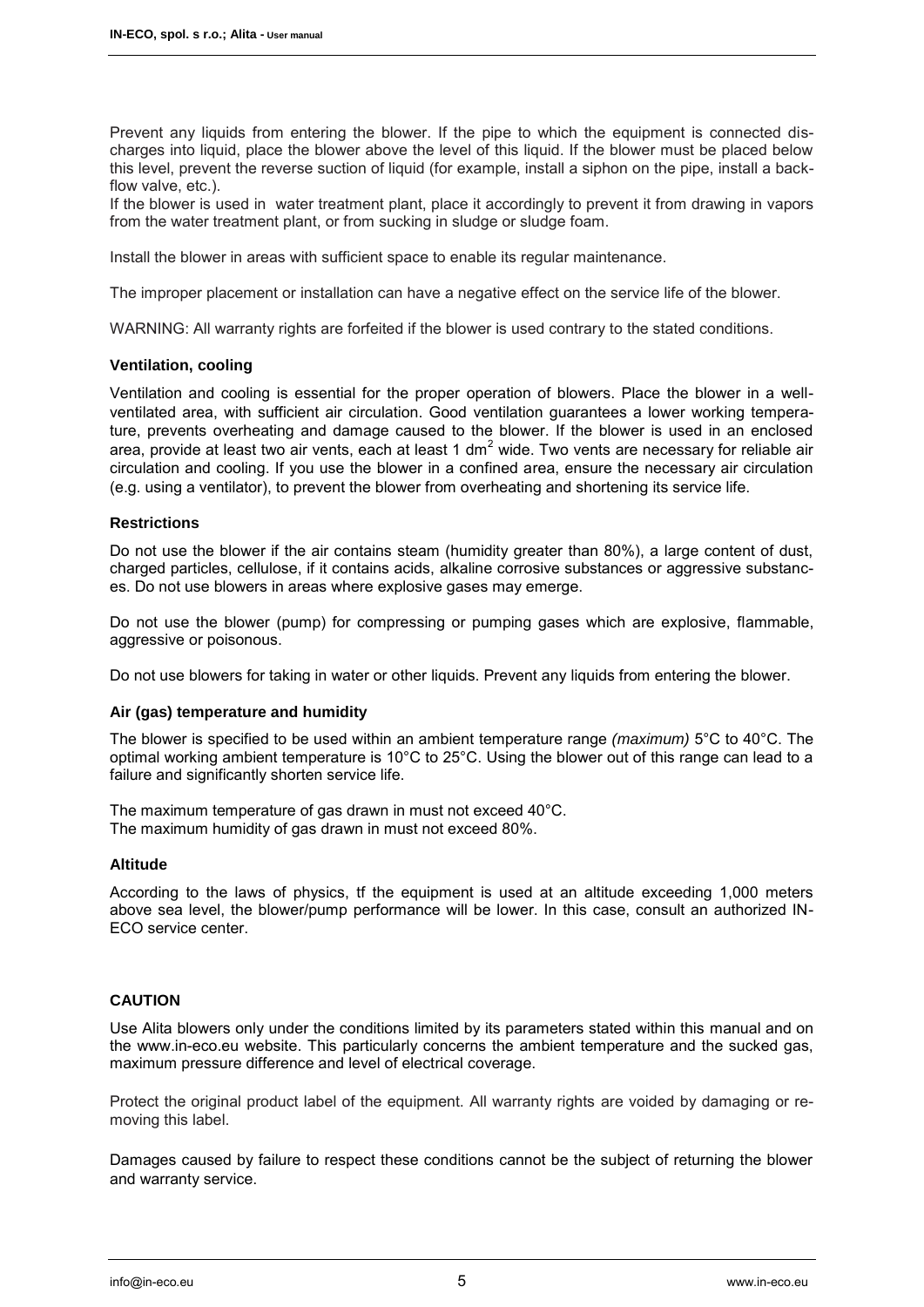## **4 INSTALLATION**

## **4.1 INSTALLATION**

The blower is designed for a 220 – 240 V / 50 Hz (60 Hz) power supply. The electrical coverage level is stated on the product label (IP 54)/

Install the blower in a horizontal position, on a solid foundation or solid base. Install the blower in areas without vibration.

The power cord must not come into contact or close to warm parts of the device or with other heat sources. Do not leave the power cord lying on sharp edges or corners. Do not twist or bend the power cord.

Connect the blower to a pipe with an inner diameter at least 1.5 times greater than the inner diameter of the output branch of the blower. Pressure (pressure loss) proportionately increases for pipes that are excessively narrow or long. This increases the demands on the blower.

## **5 OPERATION**

### **5.1 START-UP**

Check the following prior to the equipment start-up:

- $>$  tightness of all connected pipes, or hoses,
- $>$  opened close valves on the discharge pipes,

### **5.2 OPERATION**

Alita blowers are designated for continuous operation. Observe the operating conditions stated in this manual, section 2 Safety, with emphasis on ambient temperature and gas drawn in. Use the blower within the specified pressure range, see section 3.2 Conditions of use.

For interrupted operation, do not exceed the maximum number of starts per hour, which the manufacturer has determined to be 10.

Prevent any liquids or solid objects from entering the blower.

Follow the performance curve in the catalog sheet on the www.in-eco.eu website to ensure proper blower operation within its pressure range. The maximum pressure difference in the system possible must not be greater than the maximum pressure difference of the blower stated in the catalog sheet on the www.in-eco.eu website or on the product label. Otherwise, the blower can be damaged.

## **6 INSPECTION AND MAINTENANCE**

### **6.1 INSPECTION**

Check the blower and associated pipes, air (gas) distribution system on a regular basis. First check the temperature of the equipment and air drawn in as well as the impurity of the air filter (filtration insert). Check the setting of dust and remove dust which could limit ventilation or cooling.

If you encounter any unusual noise or rough blower operation, disconnect the blower from the power supply and check its state. Repairs shall be given to authorized IN-ECO service center.

### **6.2 MAINTENANCE**

Disconnect the equipment from the power supply to avoid electric shock. Do not perform maintenance work if the equipment is heated up to operating temperature. For maintenance reasons, carefully go over the assembly scheme of the blower 7.1 Blower assembly diagram.

Check and replace the following regularly: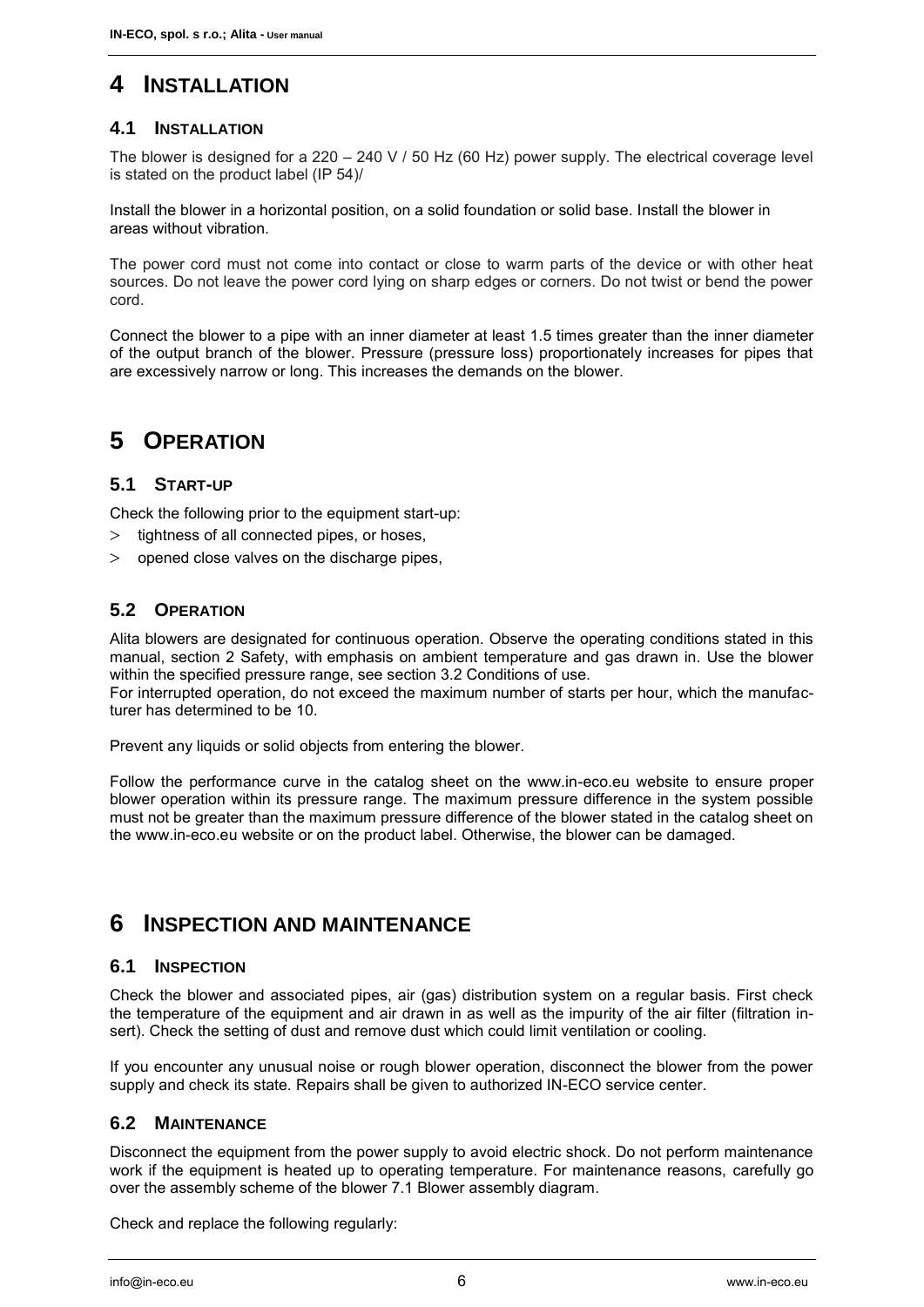- $>$  air filter (filtration insert),
- $>$  membranes (service kit).

#### **Replacing the air filter**

Clean the air filter (filtration insert) at least every 2 months and replace it, including sealing, every 6 months. Contact your blower supplier or authorized IN-ECO service center for a supply of spare parts.

Removing the air filter:

- 1. unscrew the screw on the filter cover and remove the cover,
- 2. take the filter out and check for impurity and sealing integrity,
- 3. remove, or "wash" filter.

Washing the filter: gently wash the filter in warm soapy water and rinse thoroughly. Leave to completely dry before installing!

When replacing the filter, also replace the air filter seals. Remove old seals from the off-set pegs and carefully install the new seals.

Assembling the air filter: insert the new or washed filter into the frame on the top cover of the blower. Screw the filter cover on. Blower models with curvy shaped covers have an unambiguous orientation specified by the groove in the metal cast of the top cover and spring in the (plastic) filter cover.

#### **Replacing the membrane**

Membranes are parts of blowers, which are subject to wear and tear and the warranty does not cover this wear and tear. The regular replacement of membranes (2pcs), or the entire service kit (2 membranes and 2 membrane covers), is standard blower maintenance procedure. Replace these on a regular basis after each 24 months of operation. The replacement of membranes shall be given to authorized IN-ECO service center. All warranty rights are voided by not respecting the interval for replacing the membrane. This type of damage cannot be the subject of returning the blower and warranty service.

### **6.3 STORAGE**

Keep the blowers in a dry environment with normal air humidity. For a relative humidity of 80% or higher, store in a closed package with a drying agent.

## **7 SERVICE**

Repairs shall only be carried out by an authorized IN-ECO service center during the warranty period. All warranty rights are forfeited if the equipment is tampered with during the warranty period. This excludes the prescribed maintenance.

Have an authorized IN-ECO service center service blowers after the warranty has expired.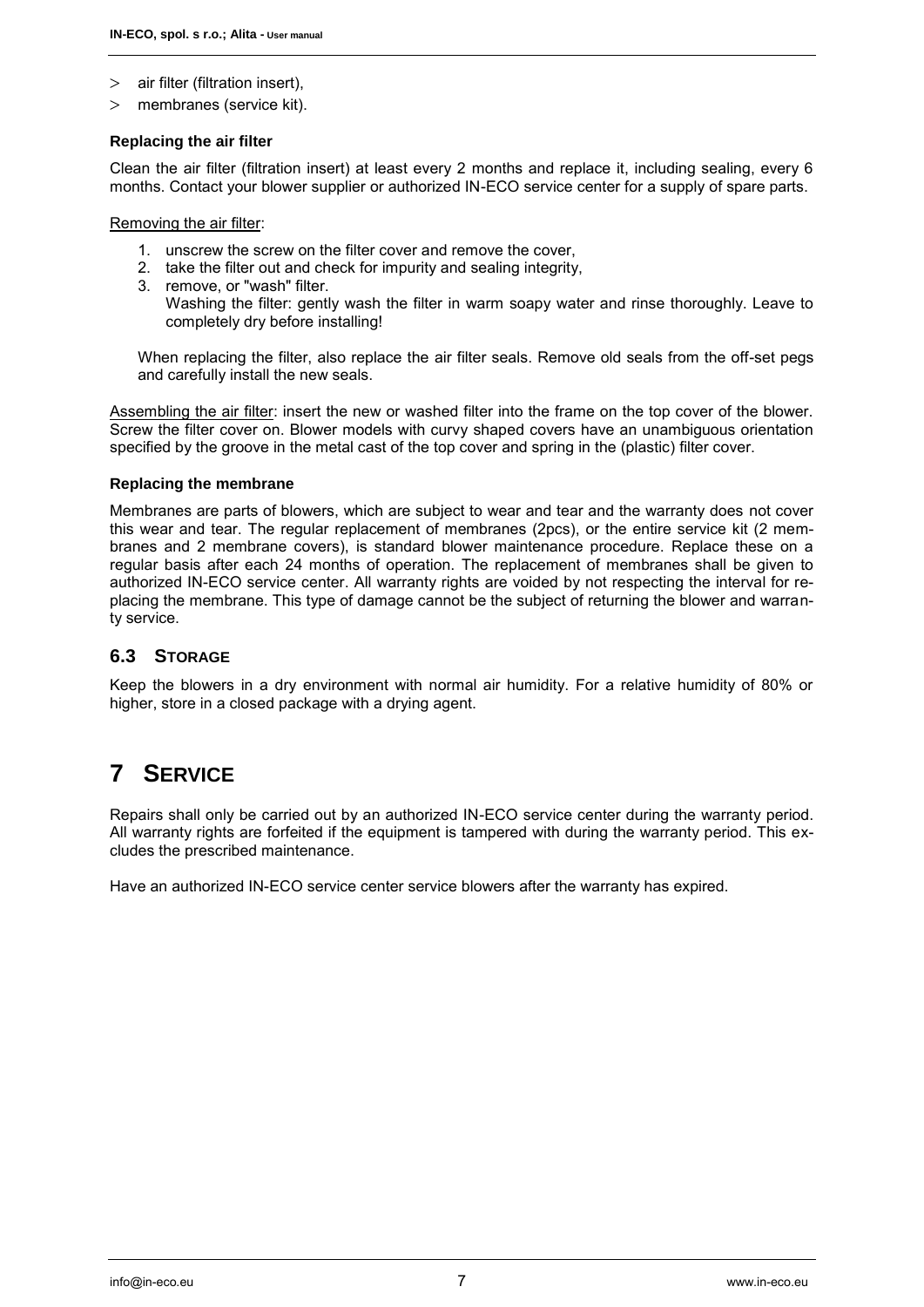### **7.1 BLOWER ASSEMBLY DIAGRAM**

### **Models: Alita AL-40, AL-60, AL-80**

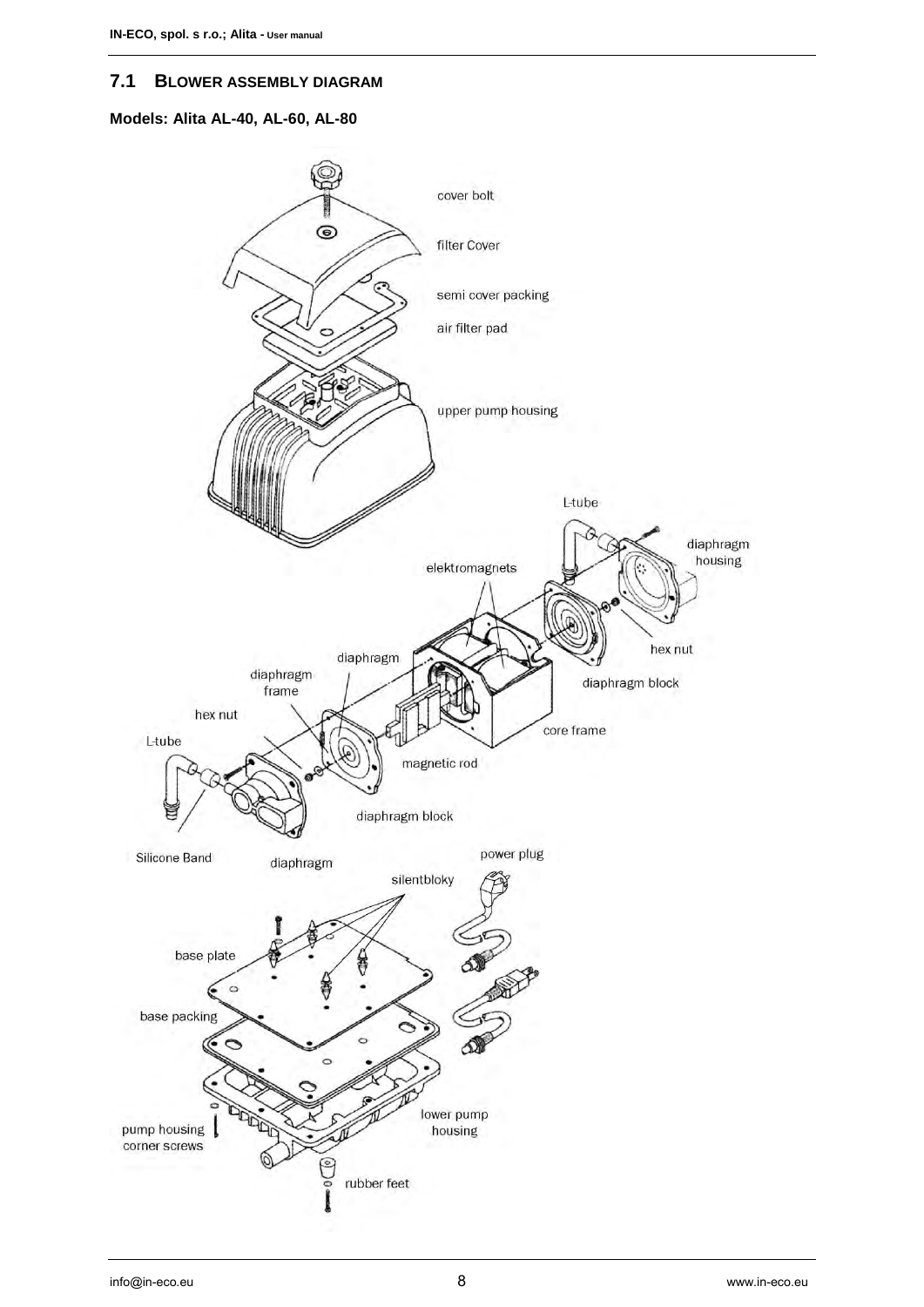## **Models: Alita AL-100, AL-120, AL-150, AL-200**

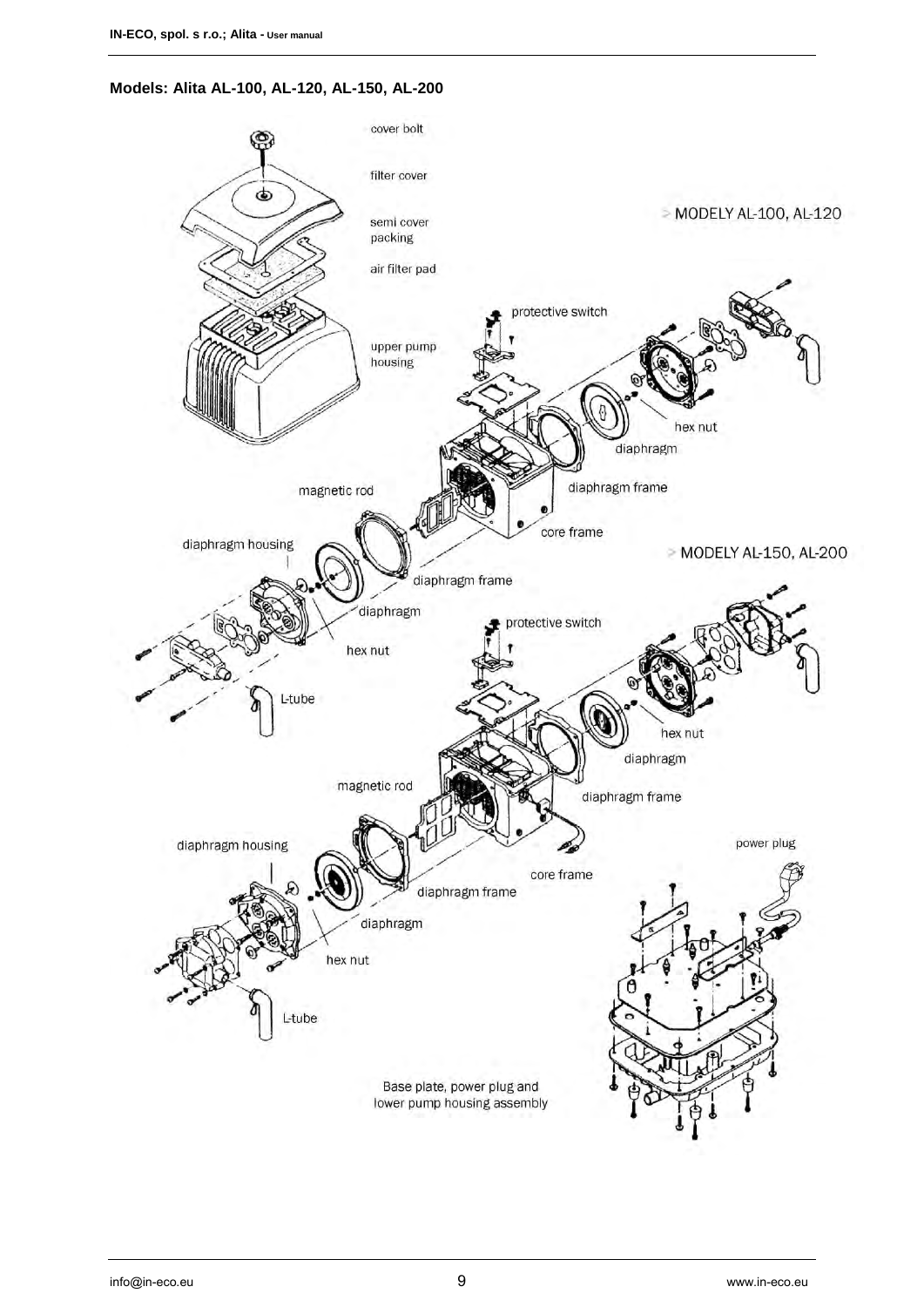## **8 SPARE PARTS AND ACCESSORIES**

Contact the authorized IN-ECO service center for the specifications and supplies of spare parts.

## **8.1 AIR FILTER**

To protect blowers against solid objects, dust, cellulose, etc., inspect, clean and replace the air filter on a regular basis. Do not start the equipment without an air filter.

Clean the air filter (filtration insert) at least every 2 months and replace it, including sealing, every 6 months. Contact your blower supplier or authorized IN-ECO service center for the supply of spare parts.

### **8.2 MANOMETER**

Install a manometer for the purpose of fundamental air system pressure diagnostics.

## **9 WASTE DISPOSAL**

Valid legal waste management regulations must be observed for proper waste disposal.



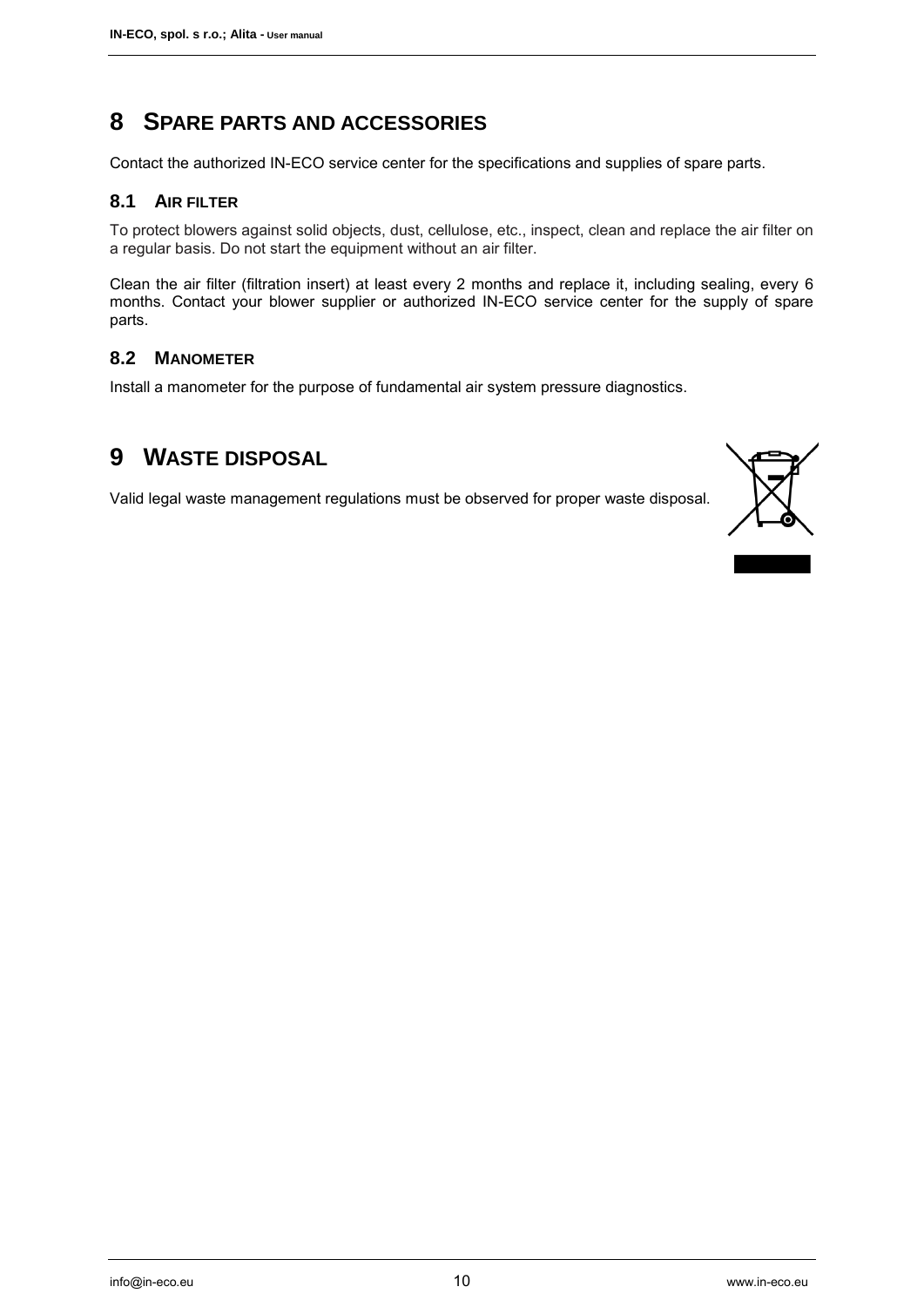# **10 WARRANTY**

Providing the warranty conditions are respected, IN-ECO provides a 2 year warranty on Alita blowers.

### **Warranty conditions**

- The equipment must be used in accordance with this manual.
- Repairs shall only be carried out by an authorized IN-ECO service center during the warranty period.
- All warranty rights are forfeited if the equipment is tampered with during the warranty period. This excludes the prescribed maintenance.
- The replacement of wear items including, but not limited to, seals, couplings, membranes etc., made in connection with normal service are not covered by this Warranty.

The following must be included when returning the blower:

- 1. sales receipt (warranty),
- 2. description of how the blower is used and the issue,
- 3. contact information: address, phone number, e-mail etc.

Blower returned or submitted for repair must be delivered clean.

Costs on transporting the blower to the authorized IN-ECO service center and back to the customer is covered by the customer.

#### **The warranty expires:**

- $>$  if the conditions of installation and blower operation are not observed,
- $\geq$  if the required maintenance is not respected,
- $\geq$  if the warranty conditions are not respected,

## **THANK YOU**

Thank you for purchasing the Alita blower. We hope you will be satisfied. Do not hesitate to contact us if you have any questions.